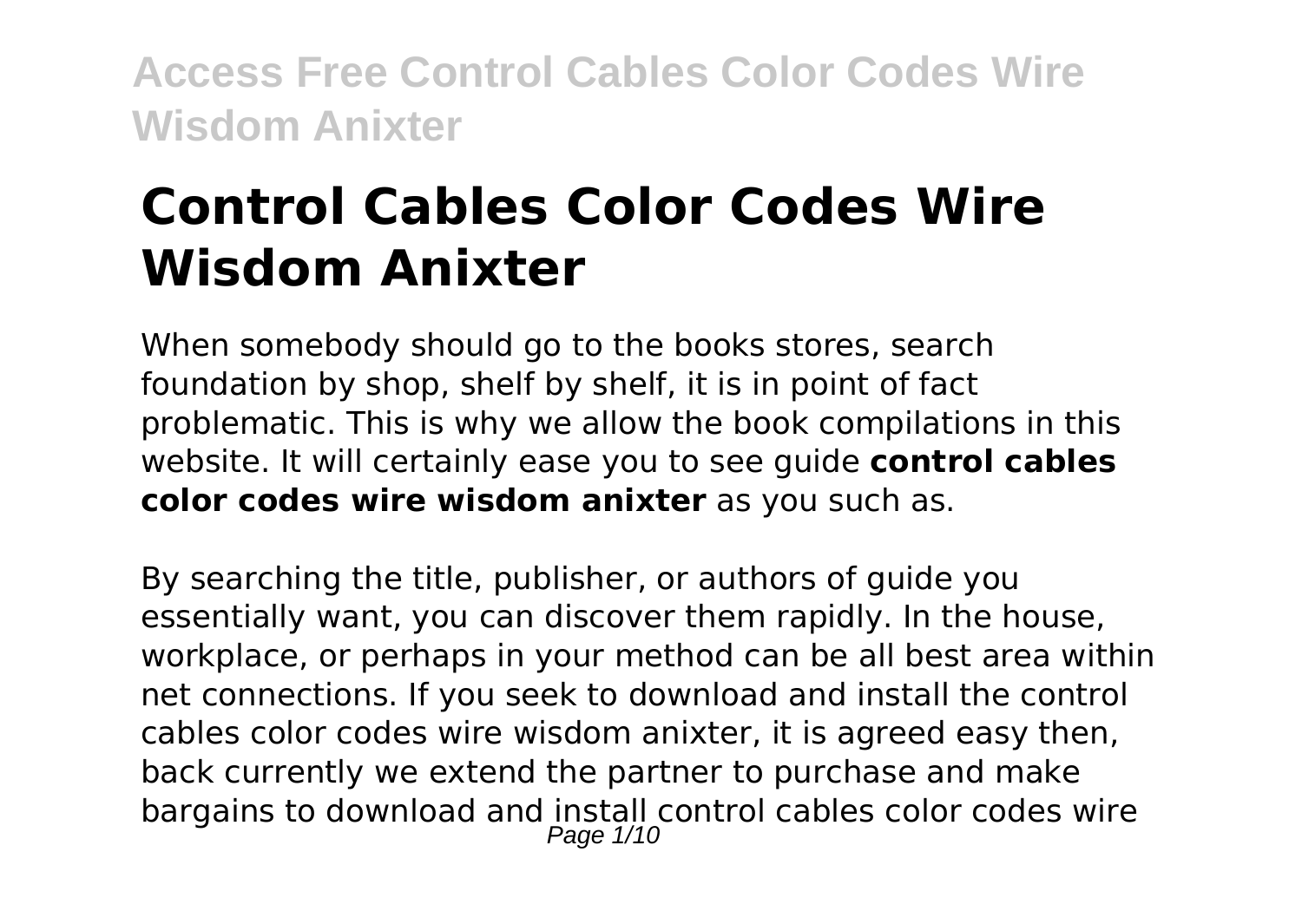wisdom anixter suitably simple!

Unlike the other sites on this list, Centsless Books is a curatoraggregator of Kindle books available on Amazon. Its mission is to make it easy for you to stay on top of all the free ebooks available from the online retailer.

#### **Control Cables Color Codes Wire**

Control Cables Color Codes Standardized wire and cable color codes are essential in complex applications. Color codes decrease potentially hazardous confusion by ensuring cables are in compliance with applicable codes and providing a quick visual assurance that cables are connected correctly.

#### **Control Cables Color Codes | Anixter**

The mandatory colors for power wiring in National Electric Codes (NEC) are Green, Bare or Green/Yellow (Yellow Strip or band on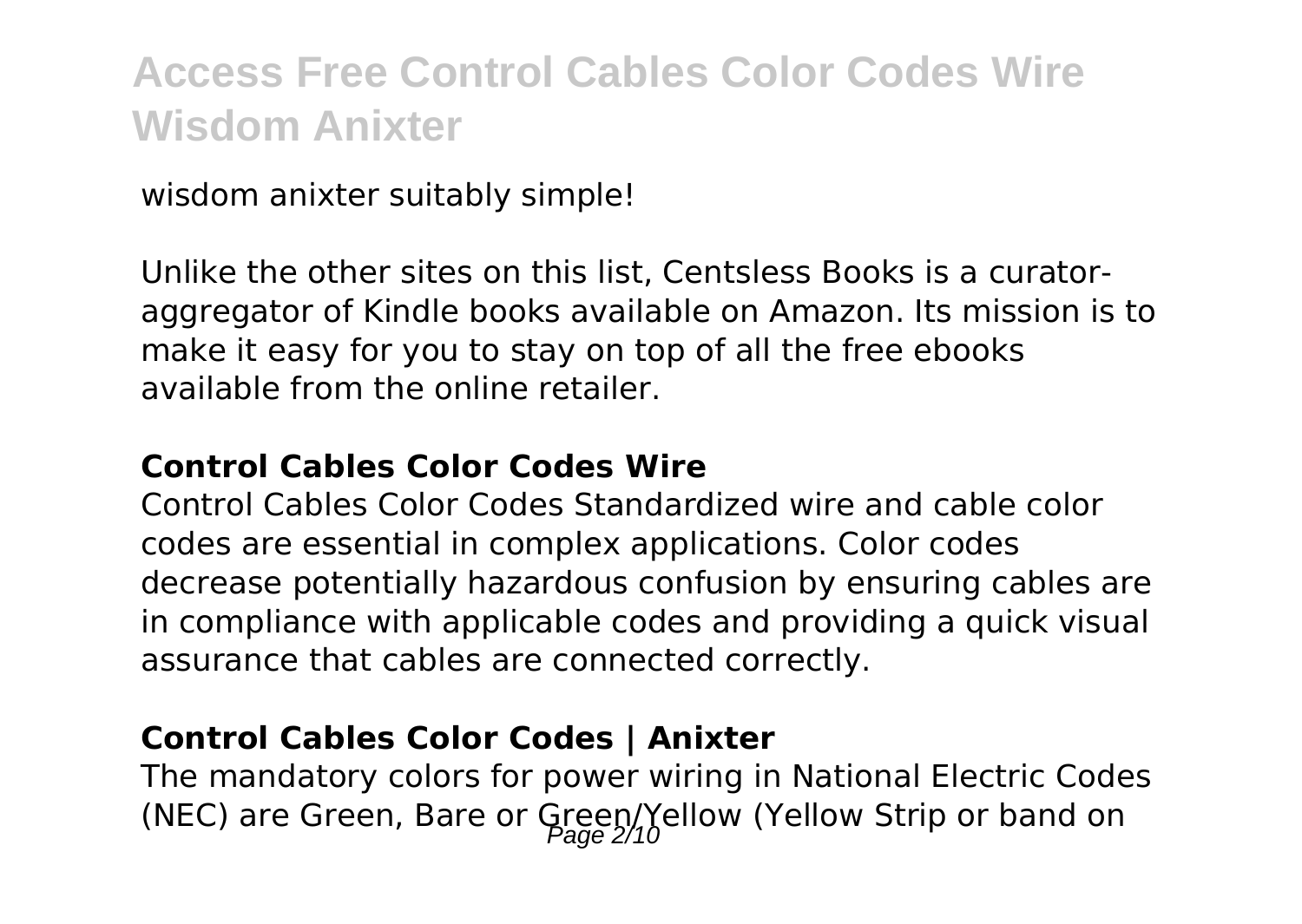Green) for Protective Ground "PG" and White (alternatively Grey) for Neutral Wire. Any other colors expected the above mentioned can be used for Live (Line or Hot) wires.

**Electrical Wiring Color Codes for AC & DC - NEC & IEC** Utility Control Cable; Electronic Cable. Multi Conductor Cable; Multi Pair Cable; Multi Triad Cable; ... Standard Industry Color Codes ICEA Paired Color Code. Pair Number Leg 1 Color Leg 1 Tracer Leg 2 Color; 1: Black-White: 2: Red-White: 3: Green- ... Quickly get all the answers you need from one of Multi/Cable's wire & cable experts. SEND ...

**Standard Industry Color Codes | Multi/Cable Corporation** Control Panel Wiring Colour Codes per EN 60204–1 The choice of cable colour initially depends on what type of circuit it is, and whether the voltage is AC or DC. AC and DC Power Circuits AC Phase... Phase Page 3/10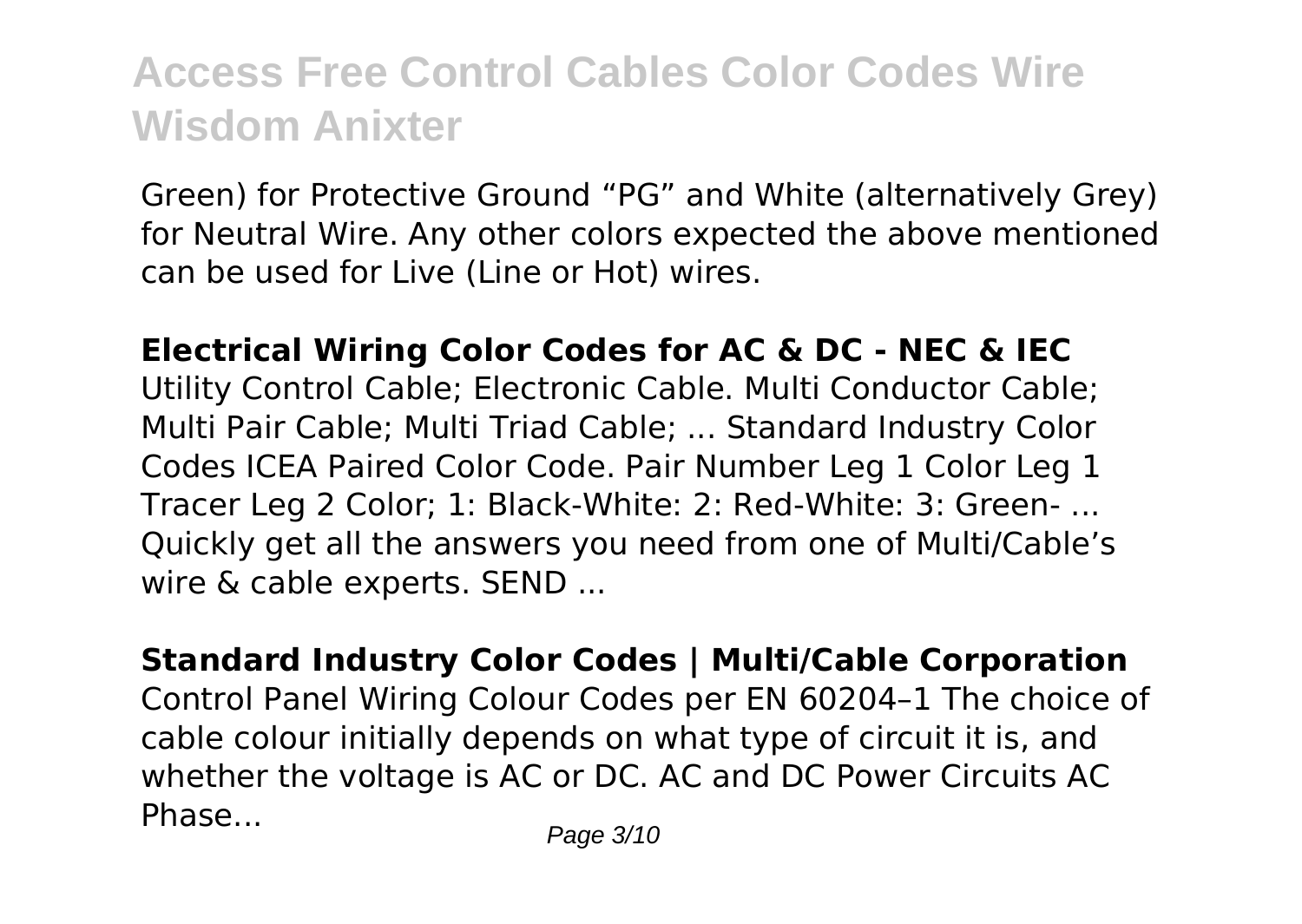### **Control Panel Wiring Colour Codes Per EN 60204–1 Guide**

**...**

277/480 Volt Wire Color Standards These high-voltage connections are quite common in many manufacturing and other industrial areas. Due to the serious potential for deadly electrocution or other issues, getting these color codes right is essential. Phase 1 - Phase 1 wiring should be brown.

#### **Electrical Wiring (Wire Color Codes) | Creative Safety Supply**

Where the existing blue-coloured cable (phase conductor) is to be connected to a new brown-colured cable (phase conductor) of the same circuit, at the interface, the existing blue-colured cable shall be labelled and provided with brown-coloured sleeve as shown to avoid confusion.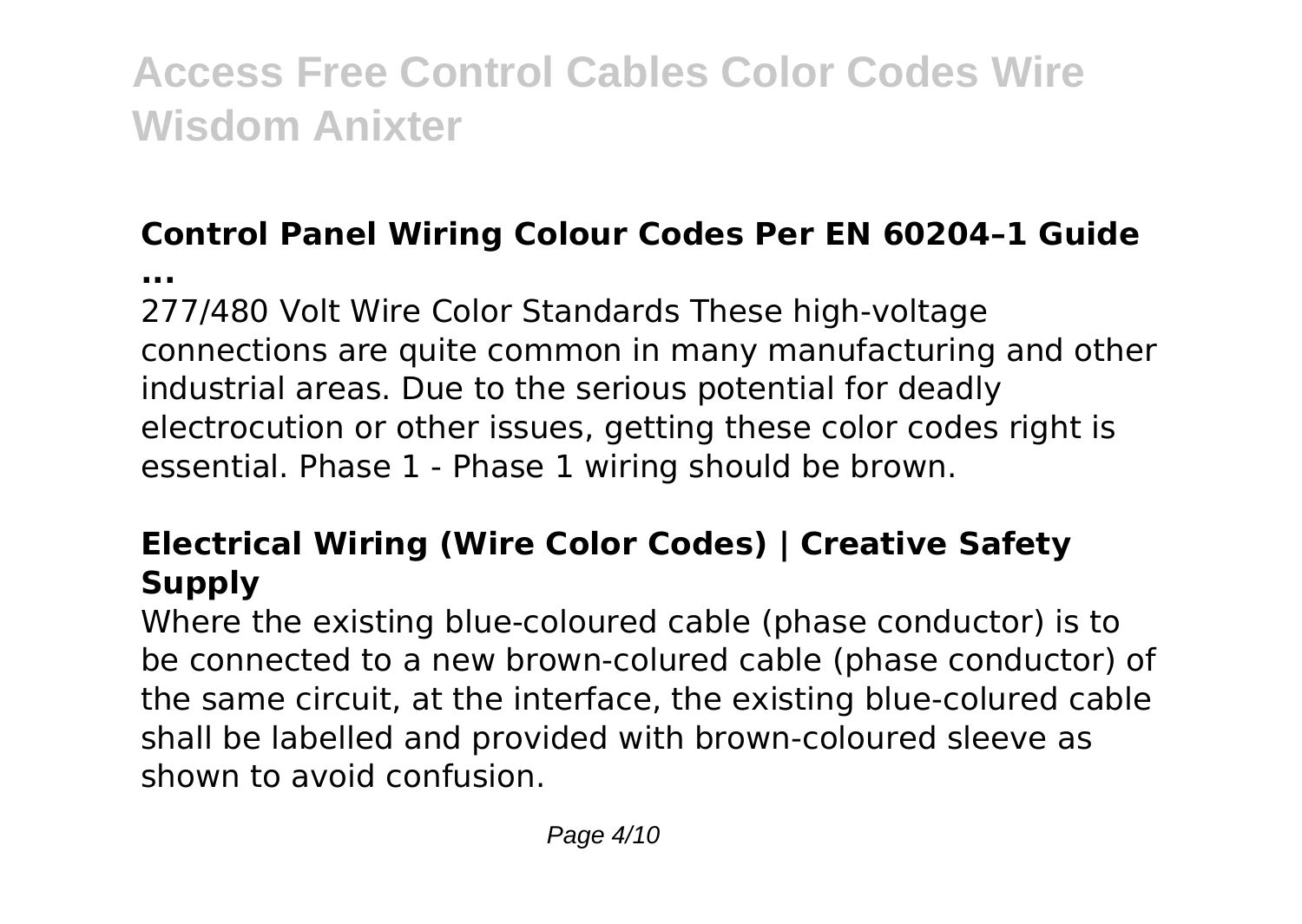#### **New Cable Colour Code for Electrical Installations**

Wiring - Typical wiring color codes Control Wiring - Sensor Types, Mechanical Switch, Proximity, Retroreflective Photoelectric, Diffused Photo Electric Control Wiring - Transformer Wiring Primary and Secondary

#### **Wiring - Typical wiring color codes - TheAutomationStore.com**

Standard Wire & Cable Company can supply you with the right sizes, types, and quantities of product you need to keep you on schedule and your management happy. We have been doing this for companies since 1947. If you need a non-stock item, don't worry. We will make it for you. Custom cable and custom heat shrink shapes are another of our specialties.

#### **Color Code Charts - Standard Wire & Cable Co.**

American electrical contractors and electricians must comply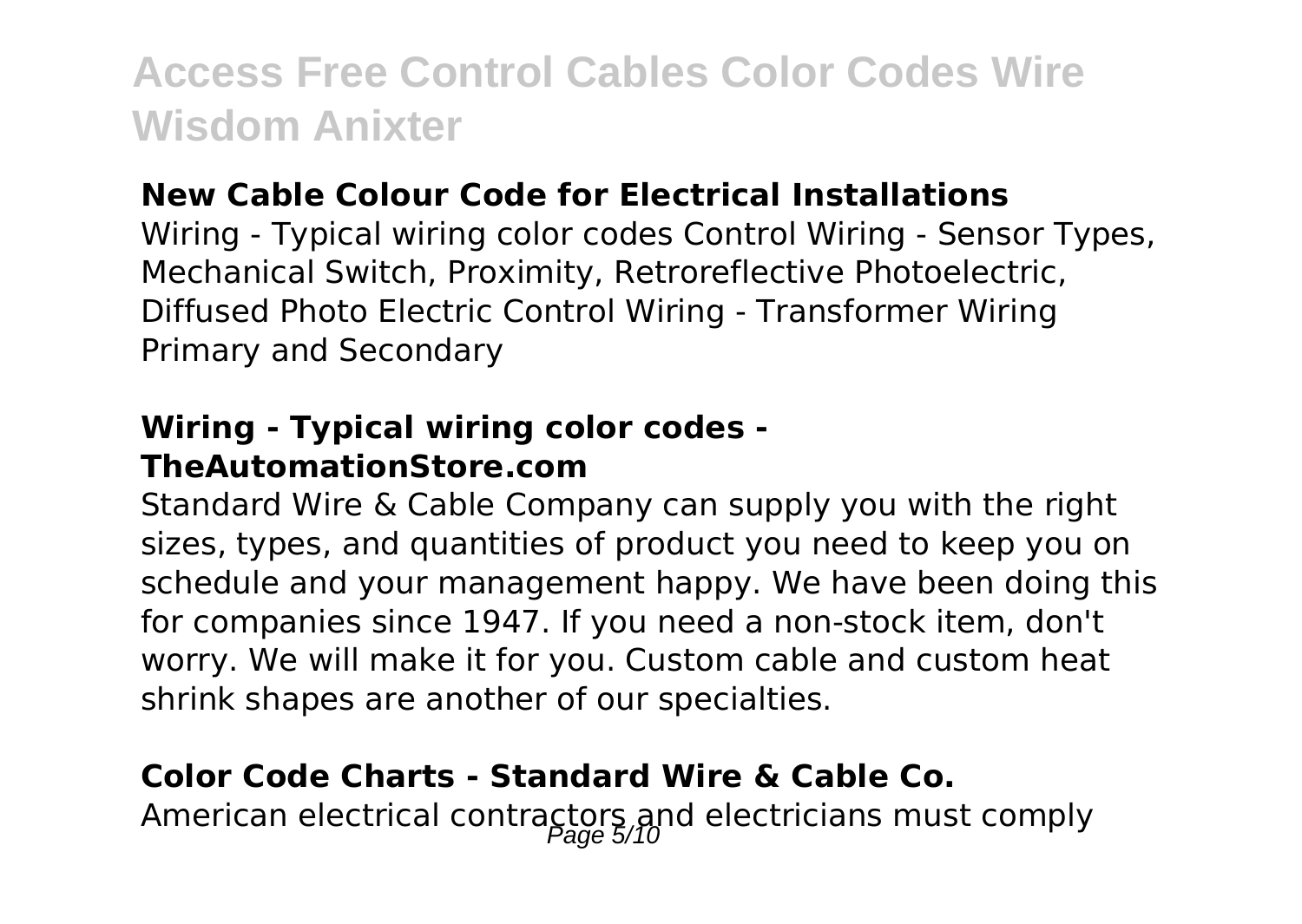with the National Electrical Code (NEC) for the color coding of wires. These are typically used for power wires in "branch circuits". NEC defines White or Grey color for neutral wire and green/ green with yellow stripe/ bare copper for ground wire.

#### **Wiring Color Codes - USA, UK, Europe & Canada Codes, When ...**

From 1 Mar 09 onwards, all new electrical installations, including addition and alteration to existing electrical installations, may use new colour cables of brown, black, grey (for line), blue (for neutral) and green-and-yellow (for earth) as set out in the amended SS CP5: 1998. New Cable Colour Code

#### **New Cable Colour Code for Electrical Installations**

In the new color code for electrical wires, Brown is used for live (or line), Blue is used for neutral conductor and Green for earth. In case of a three phase power supply, the combination of Red,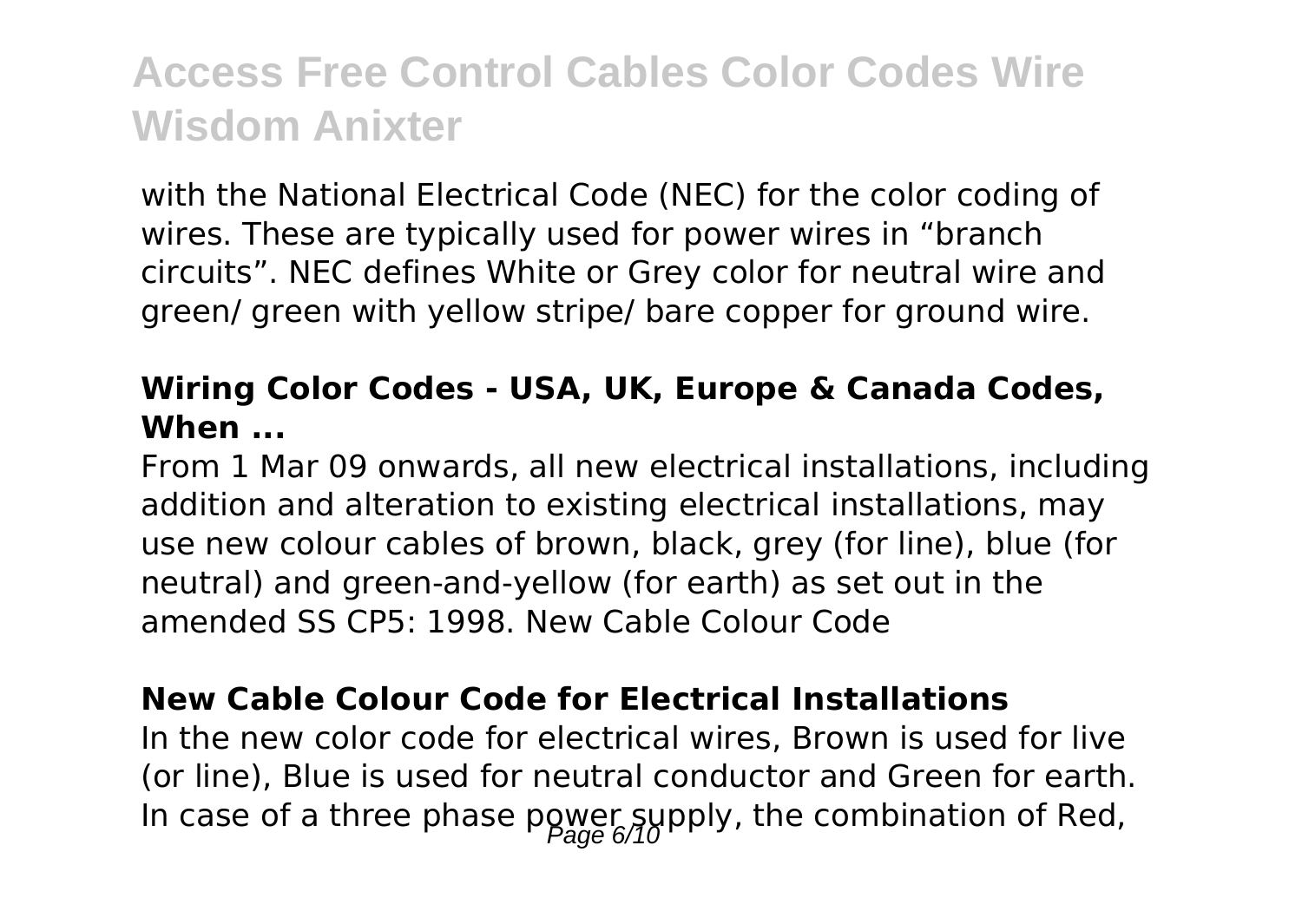Yellow and Blue are used for the active line power conductors, Black color for neutral conductor and Green or Green – Yellow for protective ground.

#### **Electrical Wiring Color Codes - electronicshub.org**

The color coding of cables is different in different countries for U.K, neutral wire is represented by blue color, main or the live wire is represented by brown and the earth cable or wire is represented by green and yellow. There are two color codes for wires in Singapore.

#### **Correct wiring color code [Update 2020] > ElectGo**

Wire Color Codes for Europe (IEC) The International Electrotechnical Commission (or IEC) has established a wire color code for most European countries for AC "branch" circuits. Phase 1 - Brown Phase 2 - Black Phase 3 - Grey Neutral - Blue Ground - Green with Yellow Stripe Canadian AC Wiring Color Codes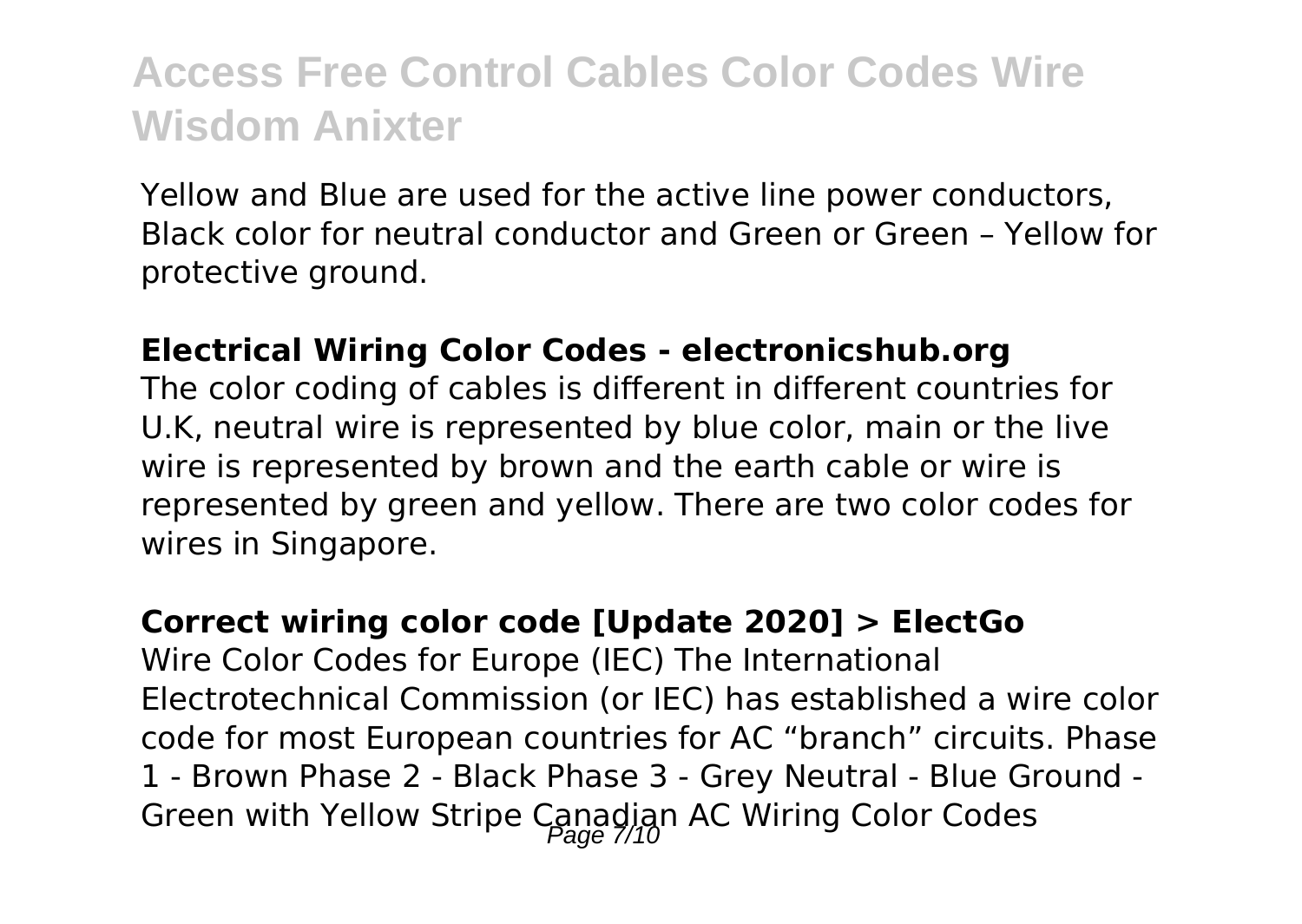### **Wiring Color Codes Infographic | Color Codes | Electronics**

**...**

Older wire and cable specs may reference K1 or K2 color codes, but they are the same as E-1 and E-2. E-1 consists of six basic colors (black, white, red, green, orange, blue). The colors then repeat with a colored band or tracer. The color sequence starts at the center and works outward in a circular pattern.

#### **Control Cables Color Codes Wire Wisdom - Anixter**

Wire Color Code Chart / Colour code of electric wire. Wire Color codes are used to identify electrical conductors for point-to-point wiring and for circuit diagrams. The Insulated Cable Engineers Association outlines the color code in Standard S-73-532 in Annex E. The Standard breaks down the color code into methods of circuit identification.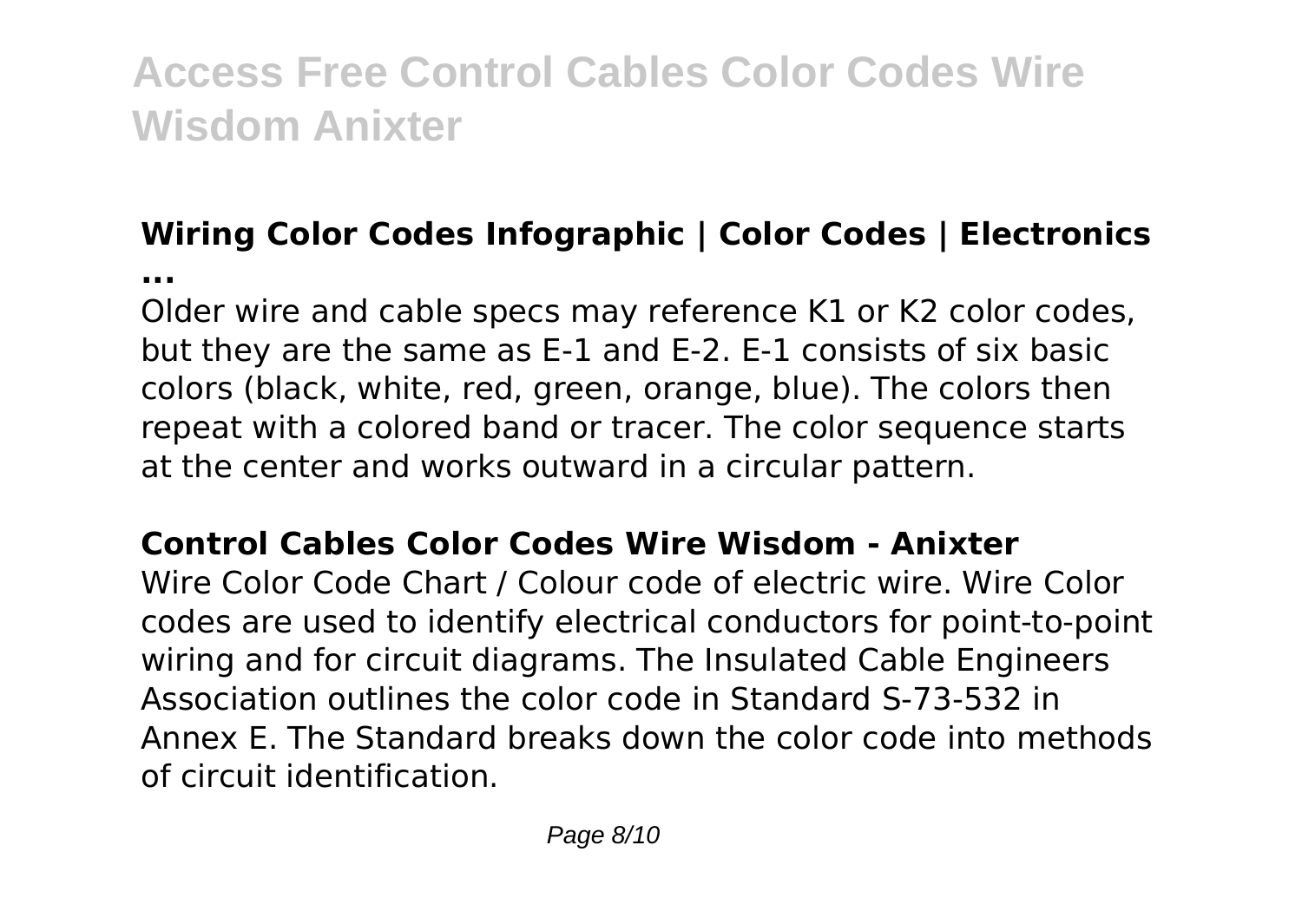#### **Colored Electrical Wire, Electrical Color Code, Wire ...**

Panel Services Colour Coding (single core) The wire used for the protective conductor (earth) must be GREEN-AND-YELLOW. This colour combination is reserved specifically for the protective earth and must be maintained throughout the wire's entire length.

#### **Control Panel Wiring Colour Codes Per EN 60204-1 Guide - Rowse**

National distributor of building & electrical wire, electronic & industrial wire, control & instrumentation cable, ... National full line stocking distributor of industrial wire & cable. Call Toll Free: 800-837-2668. Excess Inventory Specials! Email or call  $216-433-7600$  Color Code # Color Code # Color Code: 1: Black: 13: Blue/Red: 25 ...

### Calvert Wire & Cable: Color Code: ICEA Method 1 - E2 (K-2